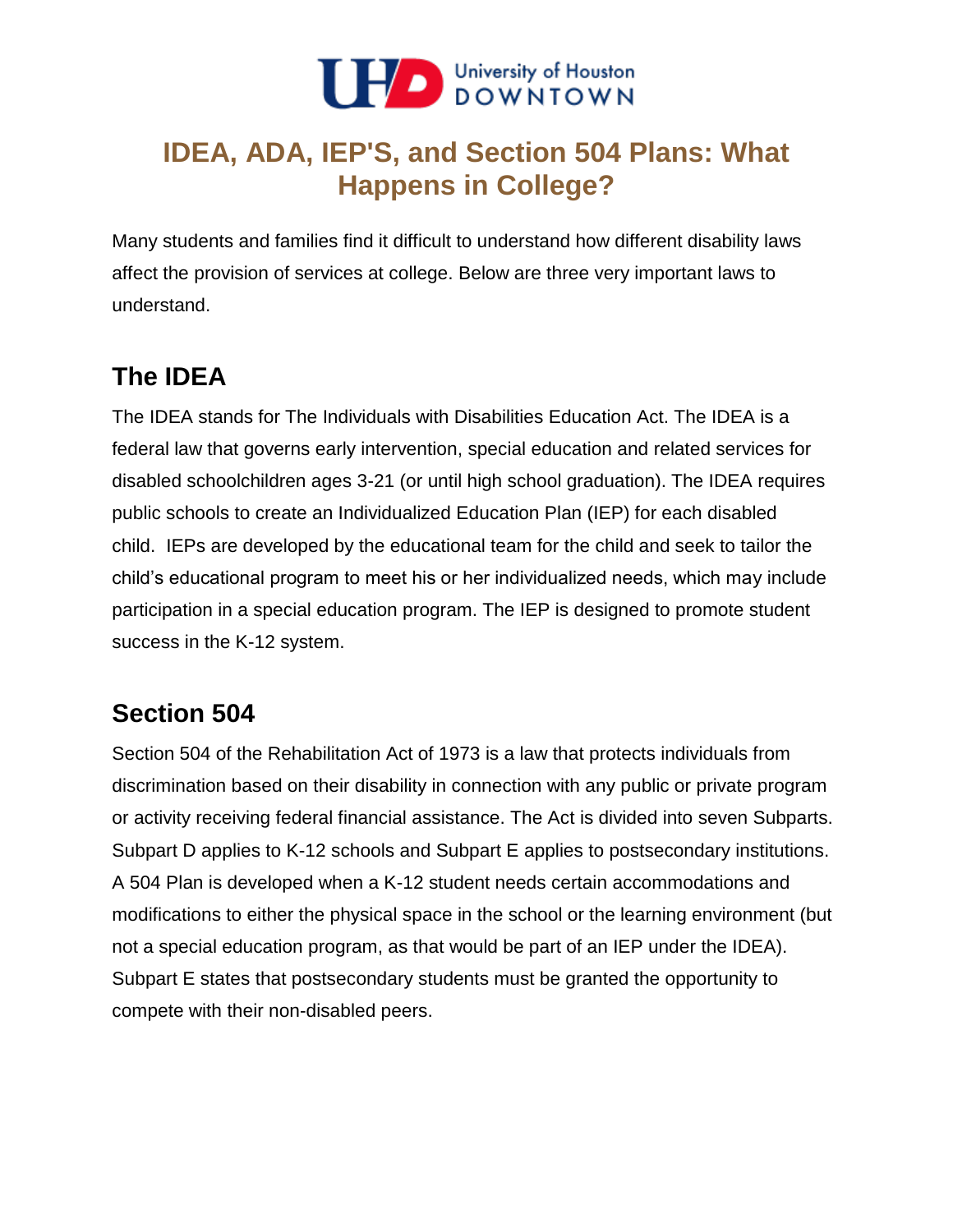

## **The ADA**

 disabilities, including students. The ADA prohibits discrimination on the basis of a and opportunity for participation in the programs, services and activities offered by a The ADA stands for The Americans with Disabilities Act of 1990. The ADA is a federal civil rights law designed to provide equal opportunity for qualified individuals with qualified disability and ensures that qualified disabled students can have equal access recipient of federal financial assistance. The ADA was amended in 2008 by, among other things, expanding the definition of disability and what it means to be regarded as disabled under the statute.

#### **Important Points**

 documentation to accompany a student to a postsecondary institution since both are It is very important to understand that IEPs and 504 Plans may not suffice as adequate required under sections of the laws that do not apply once the student attends college. Although students are covered under Section 504 once they get to college, it is a different Subpart, as discussed above. IEP's and 504 Plans are sometimes helpful to colleges but are often insufficient as a sole form of documentation.

 The key point to remember is that, generally, the purpose of the IDEA is to ensure that students are successful in the K-12 system whereas the ADA and Section 504 only ensure access, because success in college is up to the student.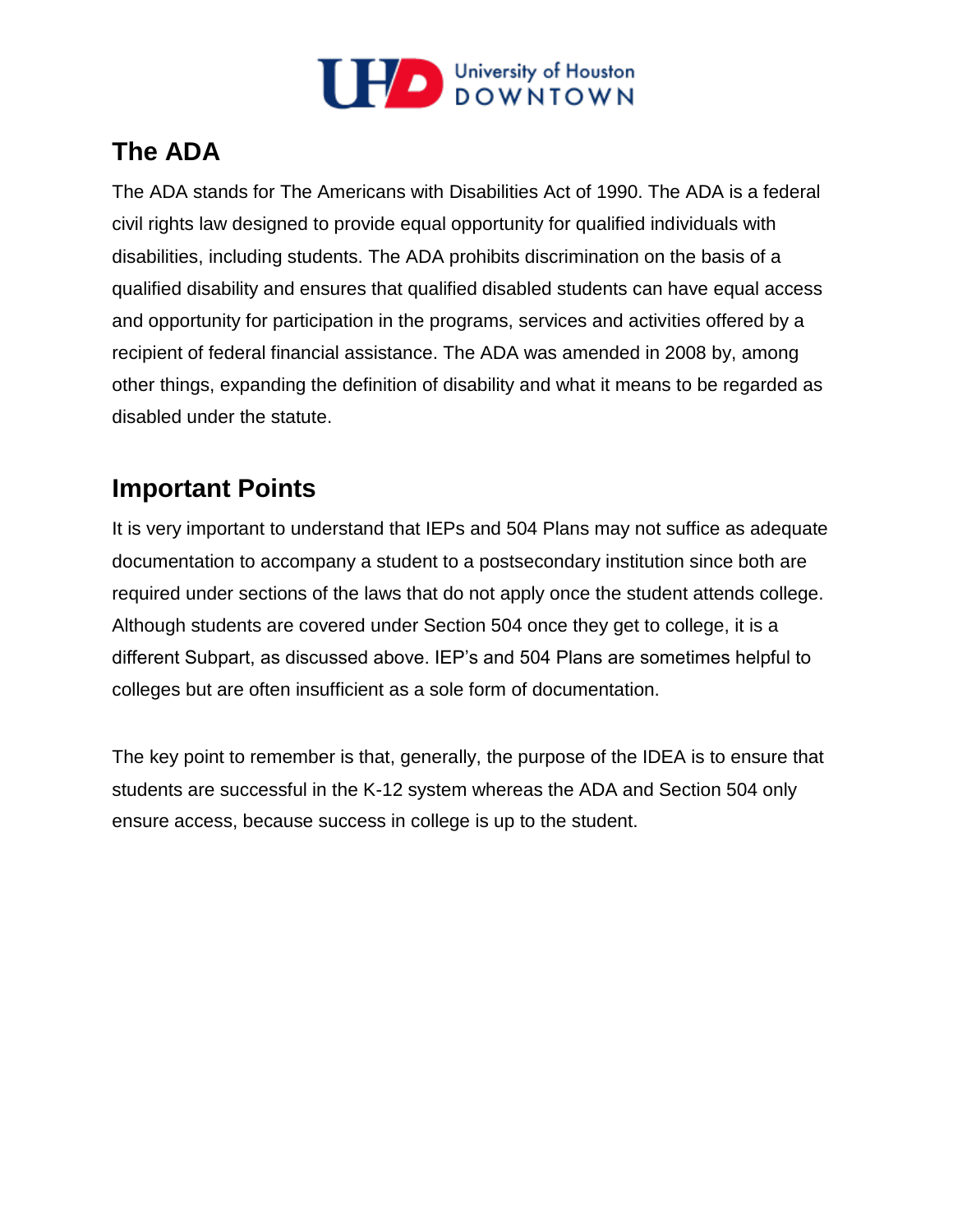

|                                | <b>High Schools</b>                                                                                                                       | <b>Colleges/Universities</b>                                                                                                                                                                                                                                     | <b>UHD</b>                                                                                                                                                                                                                  |
|--------------------------------|-------------------------------------------------------------------------------------------------------------------------------------------|------------------------------------------------------------------------------------------------------------------------------------------------------------------------------------------------------------------------------------------------------------------|-----------------------------------------------------------------------------------------------------------------------------------------------------------------------------------------------------------------------------|
| <b>Applicable</b><br>Laws      | Individuals with<br><b>Disabilities Education</b><br>Act (IDEA)<br>Section 504,<br><b>Rehabilitation Act of</b><br>1973                   | -Americans with Disabilities Act<br>(ADA), as amended<br>-Section 504 of the<br><b>Rehabilitation Act of 1973</b><br>-Dept. of Housing and Urban<br><b>Development Regulations</b><br>-FERPA (Family Educational<br><b>Rights and Privacy Act)</b>               | All of the information in the<br>College section is applicable;<br>additional pieces of<br>information are below.                                                                                                           |
| Goal                           | Enable student<br><b>SUCCESS</b>                                                                                                          | Provide equal access                                                                                                                                                                                                                                             | <b>Disability Services provides</b><br>equal access; other services for<br>all students available to enhance<br><b>success</b>                                                                                              |
| <b>Document-</b><br>ation      | <b>Individual Education</b><br>Plan (IEP)<br>Section 504 plan<br>School conducts<br>evaluations as<br>needed.                             | -Student self-report<br>-Director's observations and<br>interactions<br>-Current evaluations from<br>applicable professional<br>including diagnosis, testing<br>results, and other points may<br>be required.<br>-Student must get evaluation at<br>own expense. | Documentation guidelines based<br>on Association on Higher<br><b>Education and Disability</b><br>(AHEAD) guidance<br>(http://www.ahead.org).<br>IEPs and 504s from high school<br>may be used as additional<br>information. |
| <b>Parental</b><br><b>Role</b> | School is required to<br>include parents in<br>process.<br>Parents have access<br>to student records.<br>Parents advocate for<br>student. | College officials are precluded<br>from including parents once<br>student is enrolled (regardless<br>of age).<br>Parents do not have access to<br>students' records in most<br>cases.<br>Students advocate for<br>themselves.                                    | Parents urged to have the<br>student communicate with<br>college employees from<br>application to enrollment.<br>Once enrolled, parents do not<br>have access to any records<br>unless student signs written<br>consent.    |
| <b>Student</b><br><b>Role</b>  | Student is identified<br>and supported by<br>parents/teachers.<br>Implementing<br>accommodations is<br>school's<br>responsibility.        | Students self-identify to<br>disabilities services or other<br>designated staff (even if<br>parents contact the office first).<br>Seeking and implementing<br>accommodations is the<br>student's responsibility.                                                 | Student chooses whether or not<br>to self-identify and/or use<br>services.<br>Once a student comes forward,<br><b>Disability Services staff will</b><br>explain policies, procedures, and<br>guidelines to student.         |